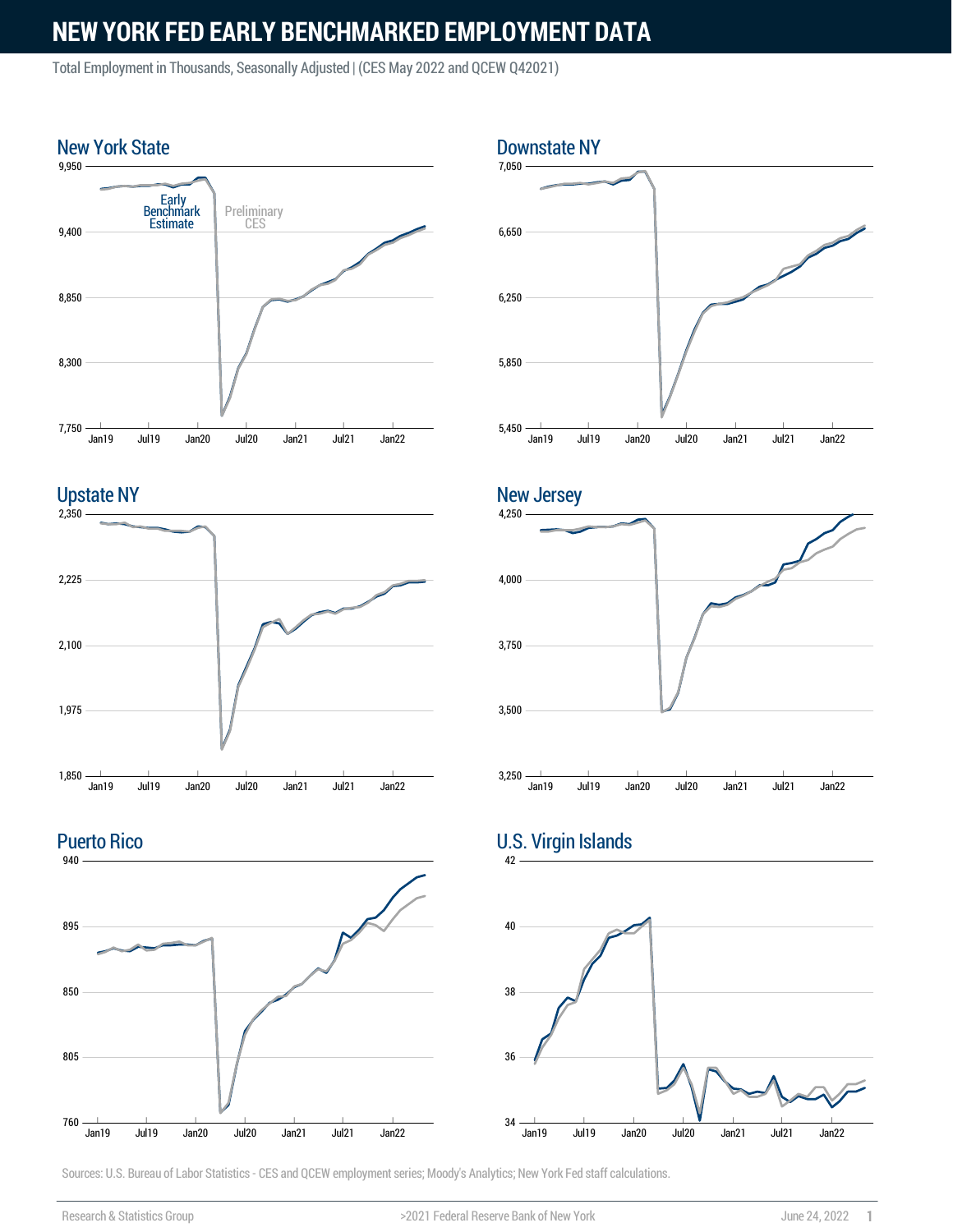Total Employment in Thousands, Seasonally Adjusted | (CES May 2022 and QCEW Q42021)





#### 160 Dutchess-Putnam





### Orange-Rockland-Westchester



## Kingston Metro

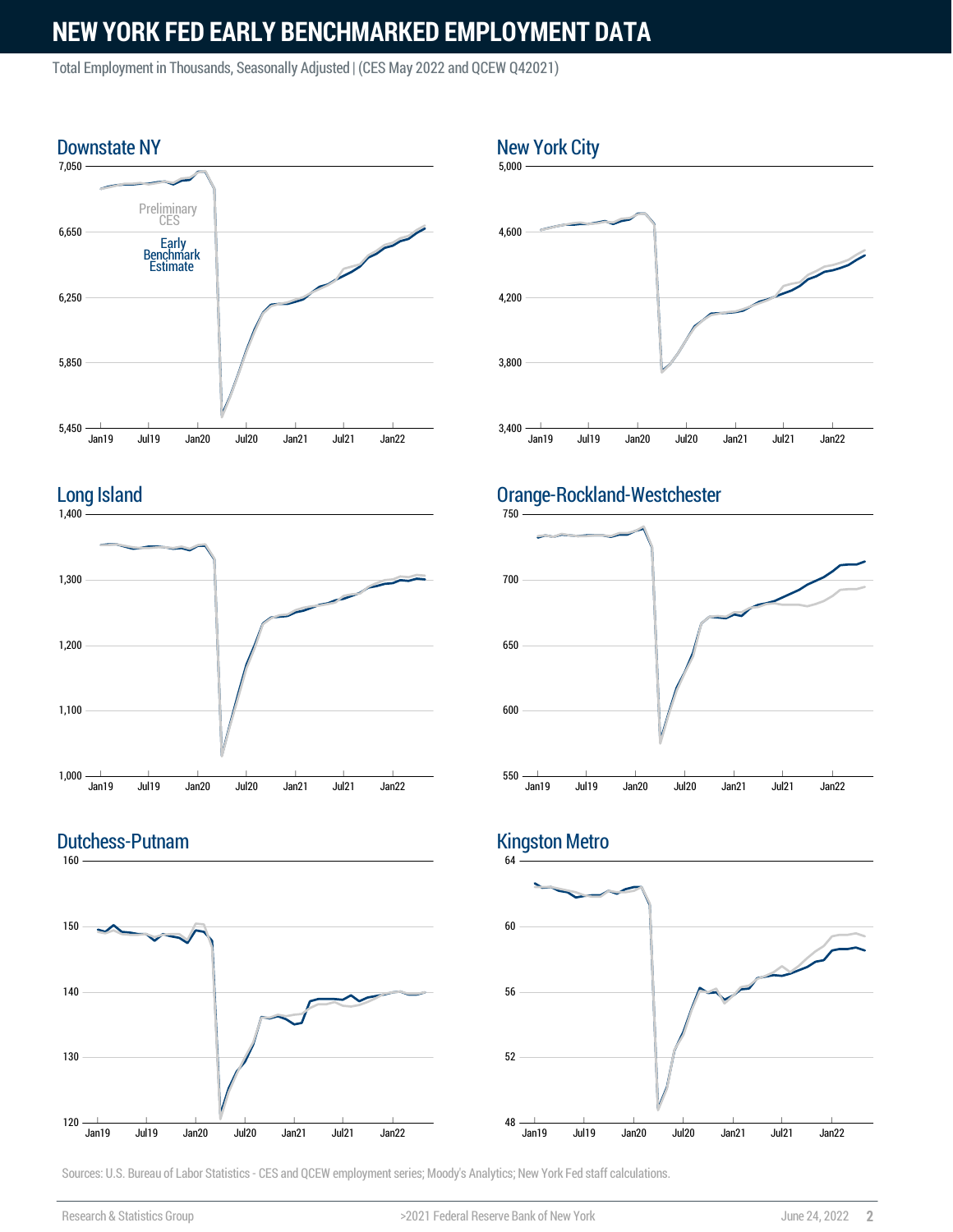Total Employment in Thousands, Seasonally Adjusted | (CES May 2022 and QCEW Q42021)



### Buffalo Metro



### Syracuse Metro





### Rochester Metro



## Binghamton Metro

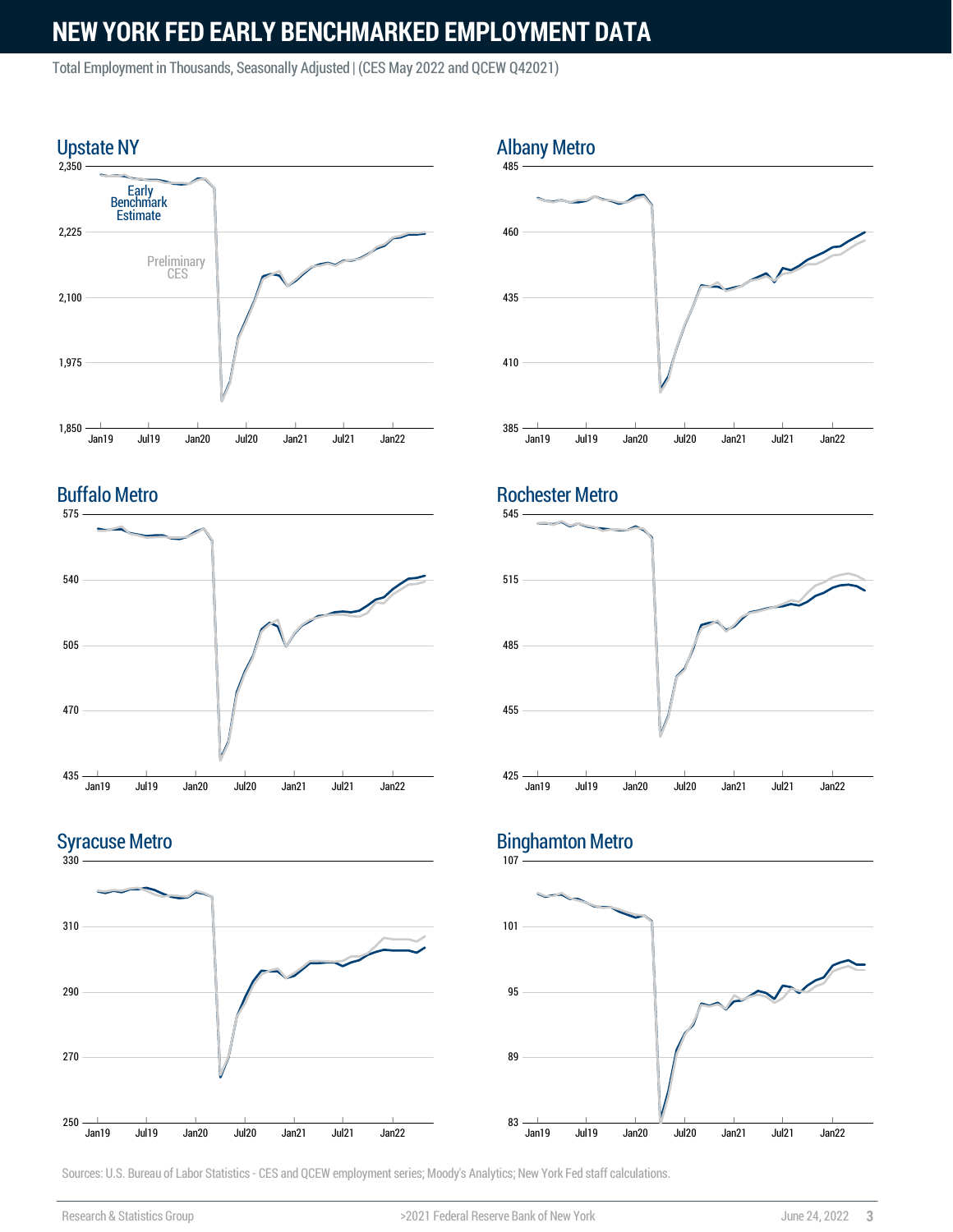Total Employment in Thousands, Seasonally Adjusted | (CES May 2022 and QCEW Q42021)





Utica Metro